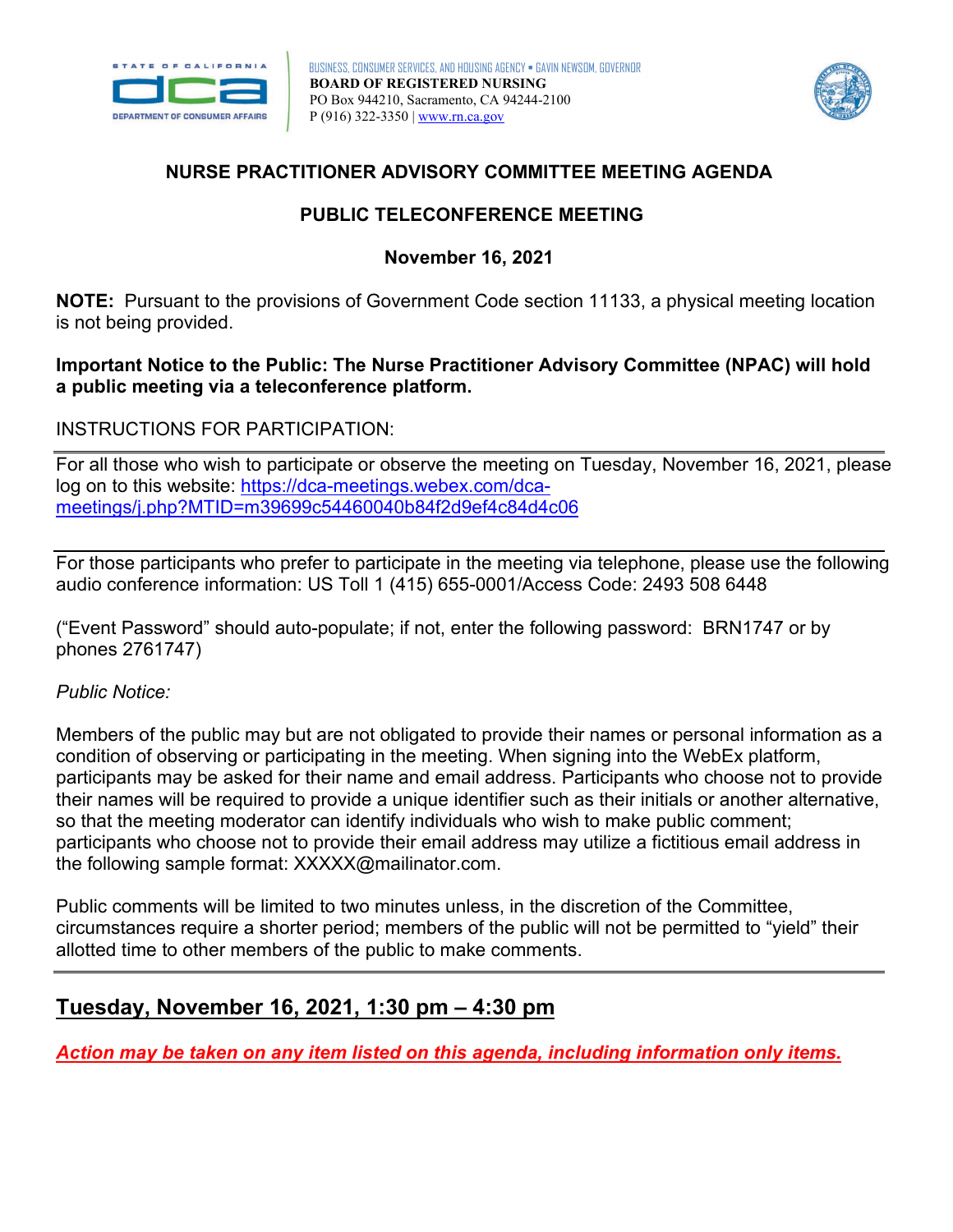



## Call to order, roll call, and establishment of a quorum

# 1.0 Call to order, roll call, and establishment of a quorum<br>2.0 General instructions for the format of a teleconference meeting

### **3.0 Review and vote on whether to approve previous meetings' minutes**

- **3.1** August 31, 2021
- $3.2$ **3.2** September 21, 2021

#### **4.0 Public comment for items not on the agenda; items for future agendas**

 *Please Note: The Committee may not discuss or act on any matter raised during the Public Comment section that is not included on this agenda, except to decide whether to place the matter on the agenda of a future meeting. (Gov. Code, §§ 11125 and 11125.7, subd. (a).)* 

- **5.0 Discussion and Possible Action:** Regarding the procedures for NPAC to provide recommendations or guidance on care when the Board is considering disciplinary action against a Nurse Practitioner (NP).
- **6.0 Discussion and Possible Action:** Regarding the draft regulatory language pertaining to implementation of Assembly Bill 890 (Reg. Sess. 2019-2020) (amending California Code of Regulations, title 16 , sections 1480 (Definitions) and 1481 (Categories of Nurse Practitioners), and adding sections 1482.3 (Requirements for Certification as a "103" Nurse Practitioner), 1482.4 (Requirements for Certification as a "104" Nurse Practitioner), 1485.3 (Scope of Practice for 103 Nurse Practitioners), 1485.4 (Scope of Practice for Independent Nurse Practitioner (104)) and Attestation to Address the Minimum Standards to Transition to Practice Independently as outlined in Business and Professions Code (BPC) sections 2837.101, subdivision (c), 2837.103, and 2837.104).
- **7.0 Discussion and Possible Action:** Establishment of meeting dates for 2022.

#### **8.0 Adjournment**

#### **NOTICE:**

http://www.rn.ca.gov. All times are approximate and subject to change. Items may be taken out of order to maintain a quorum, accommodate a speaker, or for convenience. The meeting may be canceled without notice. For verification of the meeting, call (916) 574-7600 or access the Board's Web Site at

Public comments will be taken on agenda items at the time the item is heard. Total time allocated for public comment may be limited. Board members and committee members who are not members of this Committee may attend meetings as observers only and may not participate or vote.